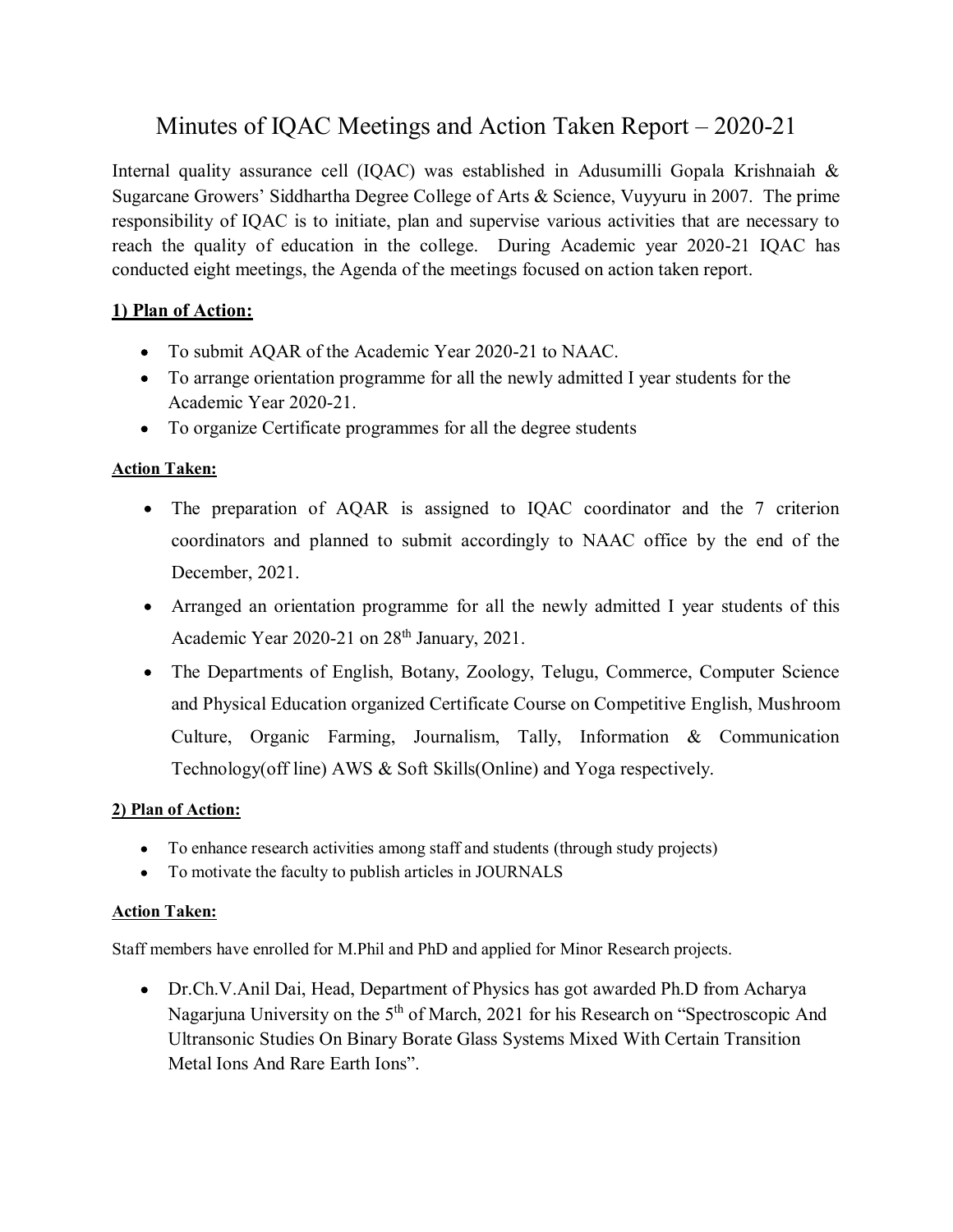Dr.G.Srinivas, Head, Department of Telugu has been awarded Ph.D from Acharya Nagarjuna University on 20<sup>th</sup> September, 2021 for his research on "ఇక్కుర్తి నరసింహారావు

 $\frac{1}{2}$ సాహిత్వం – పరిశీలన $^{\prime\prime}$ 

Some Research Articles of the Staff are published in various journals. National – 13, International – 08 papers were published in UGC listed Journals.

- Sri N.V.Srinivasa Rao, published a paper on "A Study on the Linear Algebra & AMP; Matrix in Mathematics" in an International Journal of Creative research thoughts with ISSN: 2320 – 2882 and 7.97 impact factor by Google Scholar and date of publication is on 12.01.2021.
- Smt D.Sunitha, Lecturer in Mathematics published a paper on **"**A Study on the Linear Algebra & AMP; Matrix in Mathematics" in an International Journal of Creative research thoughts with ISSN: 2320 – 2882 and 7.97 impact factor by Google Scholar and date of publication is on 12.01.2021.
- Dr.V.Sreeram, Head, Department of Chemistry (PG) published a paper entitled "Stability" and Validity Indicating UV Spectro photometric Rapid Assay Method for The Estimation of Promethazine Theoclate" in the journal Science, Technology and Development in the Month of May, 2021.
- Dr.V.Sreeram, Head, Department of Chemistry (PG) published a paper entitled "Caliculation of Vibrational Frequences of Sulpher – Dioxideby lie Algebric Frame Work" in the journal ACTA PHYSICA POLONICA – A in the month of September, 2021.
- Sri V.N.V.Kishore, Lecturer in Chemistry (PG) published a paper entitled "Simultaneous Quantification of Tiagabine and its related substance by a stability indicating RP-HPLC method" in Rasayan Journal Chemistry in the month of October, 2021.

## **3) Plan of Action:**

- To encourage and motivate more number of students to participate sports and games.
- To organize important days & rallies.

## **Action Taken / Sports:**

- The Women Students of our College participated in **Andhra Pradesh State Level SQAY Championship 2021 organized by "SQAY Sports Martial Art Association of Andhra Pradesh"** won the Gold Medal in Team Event and One Gold & Silver Medal In Individual Events
- The Department of Physical Education in association with Alumni Association organized "**TRIPLE - A - INTERNATIONAL ONLINE BLITZ CHESS TOURNMENT 2021"**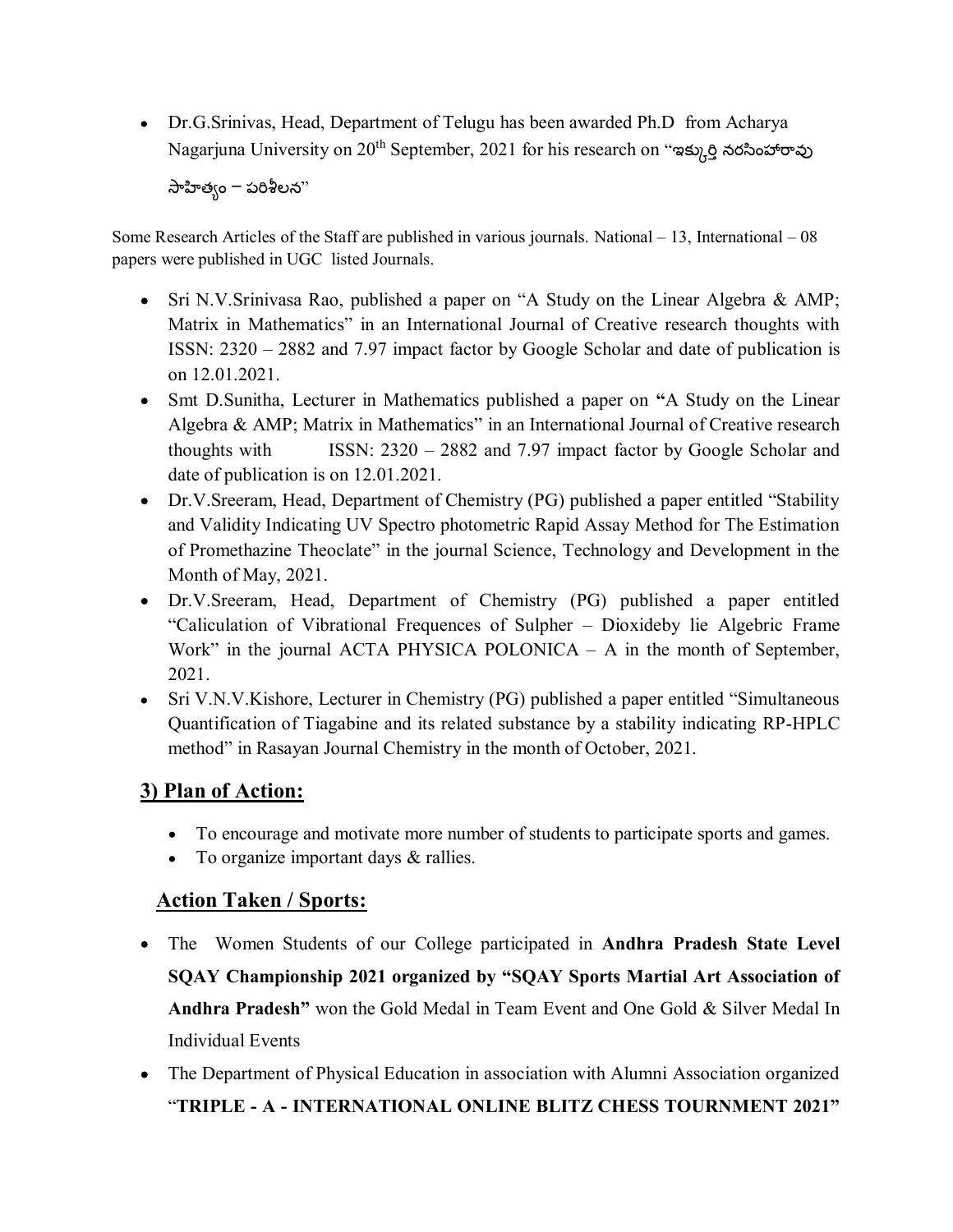on 31st January, 2021. In this Tournament 510 Players participated which included 452 Indian Players & 58 International Players from 7 Countries.

## **Acton Taken / Important Days**

- "**National Science Day**" was celebrated by all the Science Departments on 27<sup>th</sup> February, 2021. On this occasion, all the Science Departments have arranged a Science Exhibition **"Concept and Enrichment Programme"**, and arranged a Guest Lecture by Ms.Yasmin Mahammod, Sr.Scientist, K.C.P & I.C Ltd, Vuyyuru. Neary 260 students from various schools have visited the exhibition and got benefitted.
- International Women's Day was celebrated on 8<sup>th</sup> March, 2021. On this occasion Women Empowerment and Anti Sexual Cell conducted essay writing competition and distributed prizes. Sri J.V.V.Satyanarayana Murthy, Junior Civil Judge and  $10<sup>th</sup>$ Additional Metropolitan Magistrate acted as a chief guest.
- **Birth Anniversary of Sri Babu Jagajjeevanram**, Ex-Vice President of India was celebrated by NSS Units – I & II on  $5<sup>th</sup>$  April, 2021.
- **National Youth Day** was Celebrated on the occasion of Swamy Vivekananda's birth anniversary on  $12 - 1 - 2021$  by NSS Unit - I & II.
- **Birth Anniversary of Sri Babu Jagajjeevanram**, Ex-Vice President of India was celebrated on 5th April, 2021.
- **International Women's Day** has been celebrated on 08-03-2021. On this occasion Women Empowerment and Anti Sexual Harassment Cell in association with IQAC conducted essay writing competition and distributed prizes. Sri J.V.V.Satyanarayana Murthy, Junior Civil Judge and 10<sup>th</sup> Additional Metropolitan Magistrate acted as a Chief Guest.
- The World Aids day Rally was organized by N.S.S Volunteers on  $1<sup>st</sup>$  December, 2020.

## **4) Plan of Action:**

- To conduct student seminars, workshops, field trips, FDP and staff Seminars/Workshops/Webinars.
- To conduct Awareness Programmes on various issues

## **Acton Taken / Seminars, Workshops, Field Trips, Webinars**

The Department of Chemistry organized an **International Webinar** on **"Renewable**  Feed stocks For Sustainable Chemicals" on 12<sup>th</sup> January, 2021.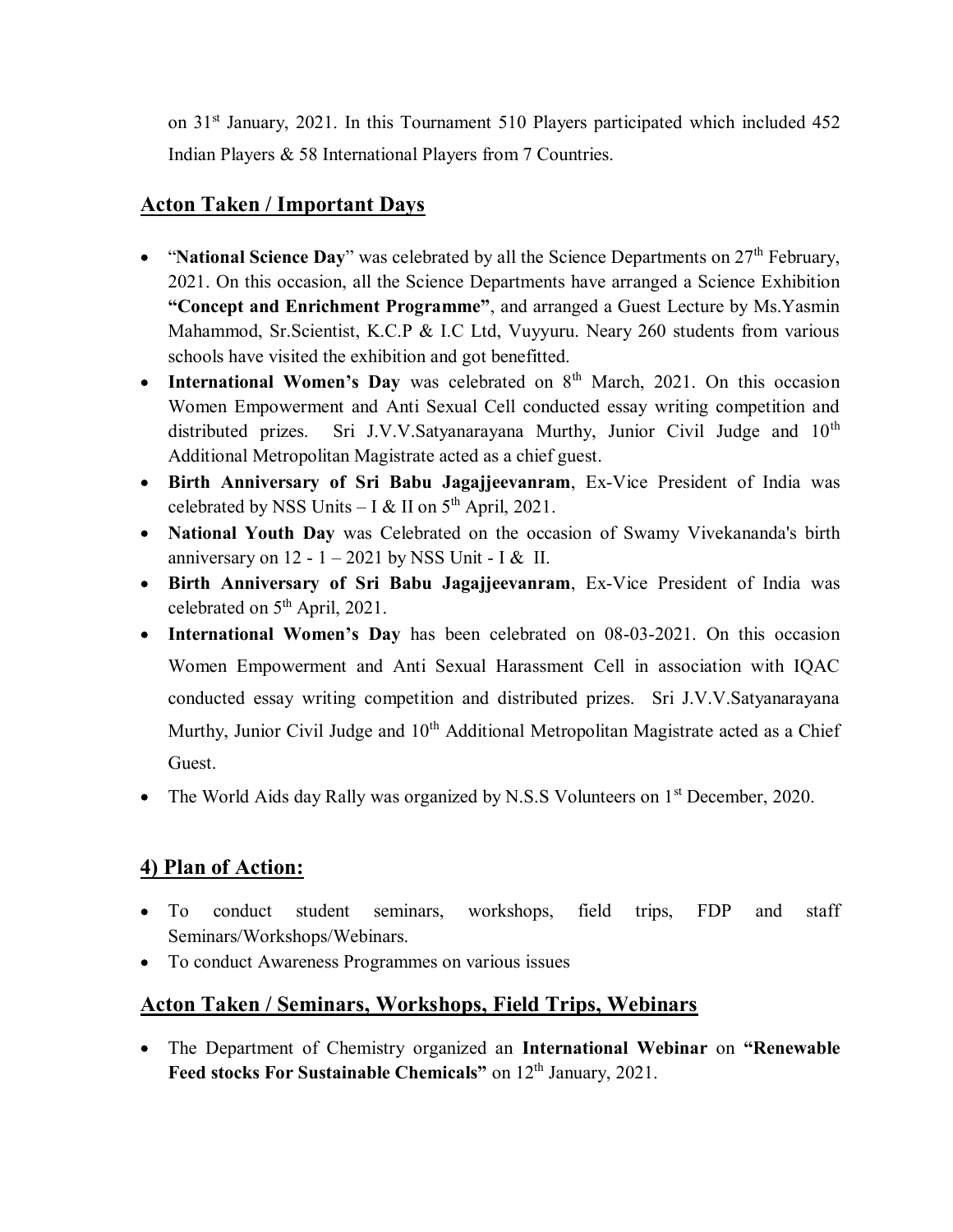- The Department of Chemistry arranged a Guest Lecture on "**Mass Spectrometry**" by Sri D.Seshu Pavan Kumar, Lecturer in Chemistry and Sri A.Manikanta Swami, Research Scientist, Sir C.R.Reddy College, Eluru on 16<sup>th</sup> February, 2021.
- The Department of Chemistry in association with IQAC arranged a Guest Lecture on "**Thermodynamics**" by Ms.D.Vimala Kumari, Lecturer in Chemistry, ANR College, Gudivada on 19<sup>th</sup> February, 2021.
- Department of Chemistry organised a Guest lecture on **"Thermodynamics"** on 30-09- 2021. By Ms D.Vimala kumari, lecturer in Chemistry, A N R College, Gudivada.
- Department of Computer Science organised a Two Day Online faculty Development Program (FDP) on **"Recent Trends in Computer Science & Information Technology"** during 23rd & 24th January, 2021. Mr.Kanna Babu Banna, Corporate Trainer & Technical Consultant, Sathya Technologies, Hyderabad acted as resource person.
- Department of Computer Science organised One Day Online National Level Webinar on "Machine Learning With Python" on 6<sup>th</sup> February, 2021. Sri A.Lakshmana Rao, Assistant professor, IT Department, Aditya Engineering College, Kakinada acted as resource person.
- The Department of Zoology arranged a National Level Workshop on **"Bee Keeping"** on 19th January, 2021. Sri K.China Babu, Proprietor, Papa Rao Thene Parisrama acted as a resource person.
- The Department of Zoology arranged a Guest Lecture on **"Diversification of Aqua Culture"** by Sri B.Appala Naidu, Asst.Project Manager, Manikonda on 9th March, 2021.
- The Department of Zoology organized "BLOOD GROUPING" Programme for all the 1<sup>st</sup> year students on  $30<sup>t h</sup> \& 31<sup>st</sup> March, 2021$ .
- The Department of Botany organized One Day National Webinar on **'Arbuscular mycorrhizae - A potential Eco-friendly tool for sustainable Agriculture"** on 07<sup>th</sup> February, 2021.
- The Department of Commerce and the Department of Economics organized a National Webinar on "GROW WITH SBI" on 21<sup>st</sup> January, 2021.Sri M.Sai Baba, AGM, SBI and Sri U.Sai Sarvotham, Chief Manager, SBI acted as Resource Persons.
- The Department of Economics organized a National Level Webinar on **"Economic Impact of COVID-19 (with special reference to Informal Economy)"** on 5<sup>th</sup> February, 2021. Dr.K.Madhu Babu, Professor of Economics, ANU, Guntur acted as Resource Person.
- The Department of Political Science conducted a National Webinar on "**Federalism at Cross Roads in India-issues and Challenges**" on 3rd February, 2021. Prof.G.Vinod Kumar, Head Department of Law Osmania University of Hyderabad and Prof.T.Ram Mohan Rao Assocate Prof.I.I.M Ahamadabad acted as resource persons.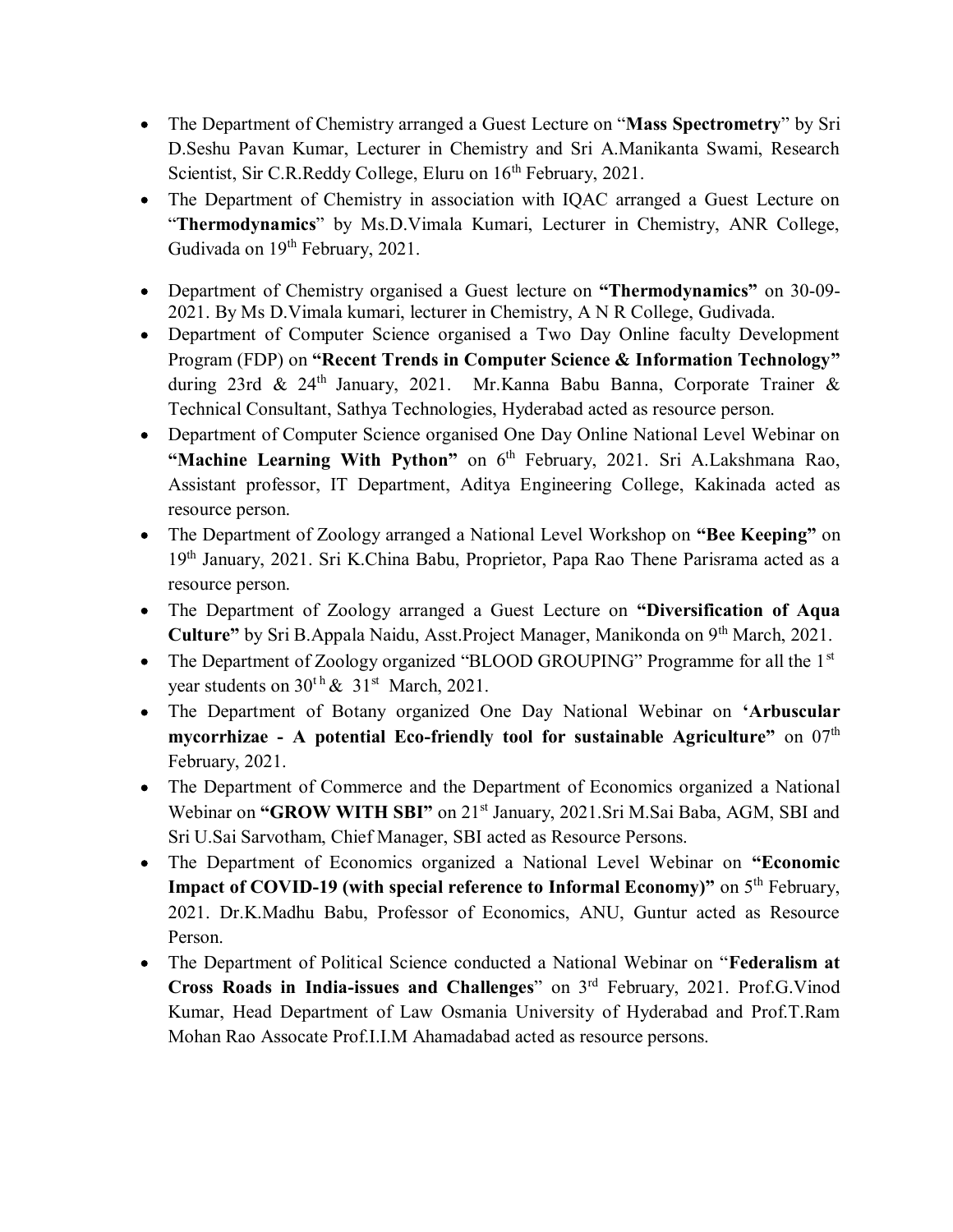- The Department of English organized a One Day National Level Webinar on **"TLE IN A NUTSHELL: THE PRESENT SCENARIO"** on 6<sup>th</sup> February, 2021. Sri M.Vincent Paul, Rtd. Lecturer in English, Sir C.R.Reddy College, Eluru acted as a Resource Person.
- The Department of organized a One Day National Level webinar on **"తెలుగు భాష**

**ఔన్నత్యం**" on 07<sup>th</sup> February, 2021.

- The Department of Hindi a One Day National webinar on '"छायावादी कविता में प्रकृति वित्रण**" "** on 03rd February, 2021.
- The Department of Computer Science arranged a Guest Lecture on **"Career Opportunities in Software Industry after Covid – 19 Outbreak"** by Smt P.Lakshmi, PIG, Vision Computers on 1<sup>st</sup> April, 2021.
- The Department of Library Science organized **a** One Day National Webinar on **"e-Resources for Academic Excellence with Special Reference to MOOCs"** on 07<sup>th</sup> February, 2021.
- The Department of English arranged a Guest lecture cum Interactive Workshop on **"Role of Communication Skills in our Life and Career"** by Sri B.Chandra Sekhar, Soft Skills Trainer, Vijayawada on 7<sup>th</sup> December, 2021.

#### **Action Taken / Awareness Programmes**

- Women Empowerment and Anti Sexual Cell in association with All India Democratic Women's Association (AIDWA) arranged a Health Awareness Program on **"Issues in Women's Health – Solutions"** by Dr.R.Jayaprada, MBBS, DGO, Superintendent, Community Health Care Centre, Vuyyuru on 6<sup>th</sup> March, 2021.
- Career Guidance and Placement Cell has arranged an awareness programme on **"Drug**  Abuse" by Sri M.S.N Sastri, S.I, Abkari Station, Vuyyuru on 29<sup>th</sup> March, 2021.
- NSS Units I & II arranged an awareness programme on **"Fire Safety"** by the Disaster Response and Fire Services Department, Vuyyuru on 17<sup>th</sup> April, 2021 as part in the Fire Service Week.
- Department of Zoology conducted **'Blood Grouping Programme'** for all our College students to acquaint the students with their Blood Group.
- An awareness programme on **Disha App** for Degree Girls students was arranged by N.S.S Units I & II on 9th October, 2021 in our college Campus. Sri.M.Mukteswara Rao C.I Vuyyuru addressed the girl students and created awareness on Disha App.
- Women Empowerment and Anti Sexual Harassment Cell in association with IQAC and All India Democratic Women's Association (AIDWA) arranged a Health Awareness Programme on **"Issues in Women's Health Solutions"** by Dr.R.Jayaprada, MBBS, DGO, Superintendent, Community Health Care Centre, Vuyyuru on 06-03-2021.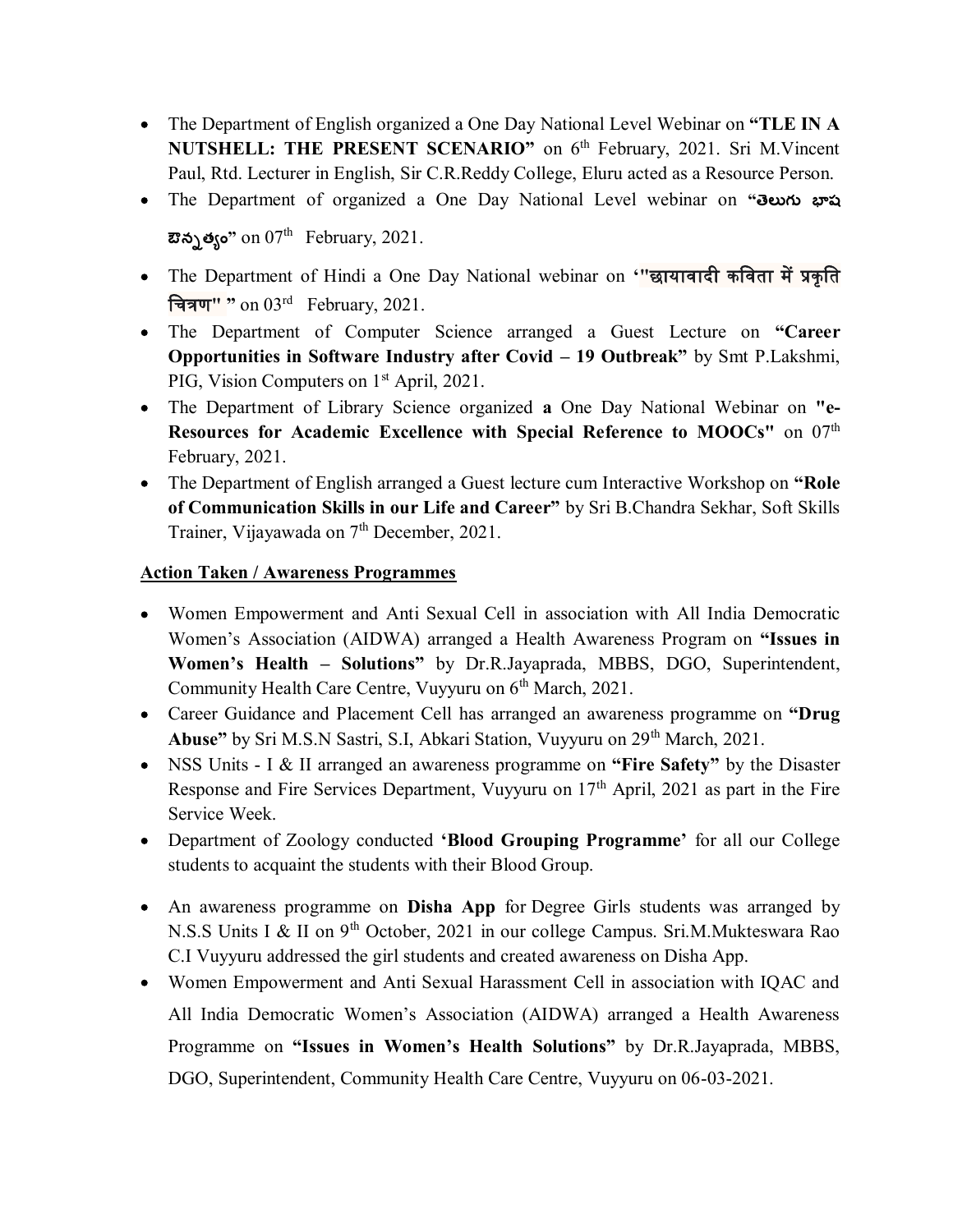## **5) Plan of Action**

- To invite Government Health Department to conduct Free Vaccination Drive in the campus.
- To instruct NSS Coordinators to distribute Homeopathic pills to the public
- To instruct all the departments to conduct BOS Meetings in the month of March, 2021 for the Even Semesters.

## **Action Taken:**

- A Free Covid Vaccination Camp was organized by the Govt. Health Department in our College premises on  $27<sup>th</sup>$  August, 2021.
- Volunteers of NSS unit-I & II distributed the Homeopathic pills to our college students to control the pandemic disease Corona virus on 11th January, 2021.
- Conducted BOARD OF STUDIES meetings for the Even Semesters in the month of March, 2021 by all the Departments.

## **6) Plan of Action:**

- To instruct all the departments to conduct BOS Meetings in the month of October, 2021 for the Odd Semesters.
- To instruct the NCC Caretaker to conduct Cadre Camp in the month of December, 2021.
- To encourage and motivate more number of students to participate sports and games.
- To encourage the Science Departments to arrange Field Trips for Science Students.
- To implement the suggestions of the NAAC PEER TEAM VISIT FOR REACCREDITATION, CYCLE2 held during 6, 7 March, 2017.

## **Action Taken:**

- Conducted BOARD OF STUDIES meetings for the Even Semesters in the month of October, 2021 by all the Departments. Few Departments conducted on the availability of Members in the Month of November.
- The Cadre Camp for NCC students has been organized in the college premises from  $13<sup>th</sup>$ December, 2021 to 19<sup>th</sup> December, 2021 under the supervision of Lt. Colonel Rakesh Yadav, Commanding Officer.
- The students of the college have represented Krishna District in State Level Sqay Competitions organized in West Godavari District on 21<sup>st</sup> November, 2021.
- The Department of Zoology arranged a Field Trip to Tenneru on  $10<sup>th</sup>$  November, 2021.
- The NAAC Peer Team has visited our AGSG Siddhartha Degree College of Arts Science during 6, 7 March, 2017. The Recommendations/Suggestions of the NAAC Peer Team for Quality Enhancement of the Institution are thoroughly discussed and measures have been sorted out in fulfilling these suggestions.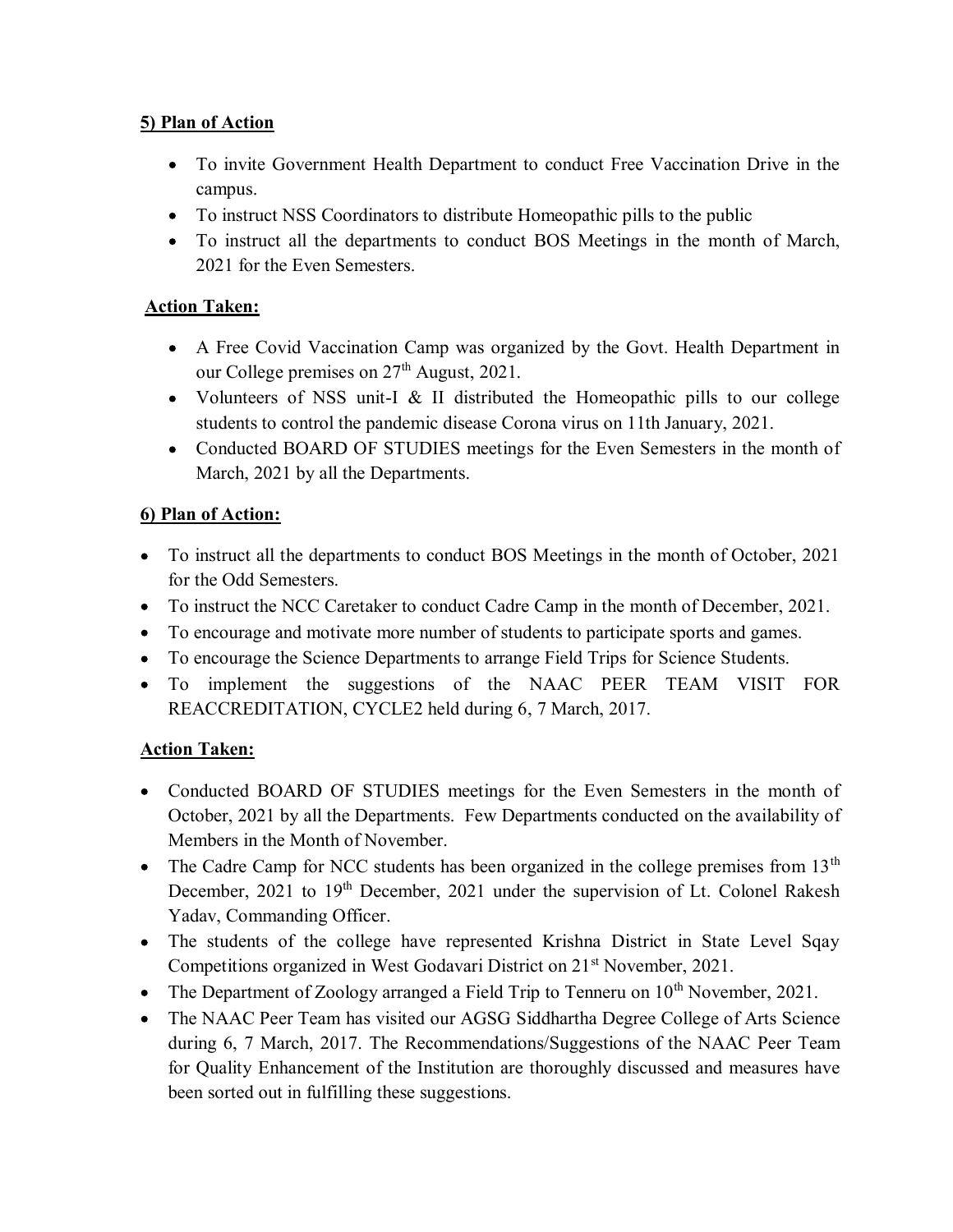### **7) Plan of Action:**

- To nominate criteria incharges for the next cycle of NAAC
- To encourage students to participate in Campus Placement Drives
- To arrange orientation programme for all the newly admitted I year students for the Academic Year 2021-22.

### **Action Taken**

- Criteria wise coordinators appointed for III cycle of NAAC for the Academic Year 2020- 21.
- Career Guidance and Placement Cell in association with **APSSDC** conducted a **MEGA JOB MELA** as a part of Skill Connect Drive on the college premises on 2<sup>nd</sup> February, 2021. Nearly 411 unemployed youth have got attended for various jobs and nearly 379 candidates were selected by the companies **Reliance Jio Mart, Reliance Nippon Life Insurance, Navata Road Transport, Team Lease, Mohan Spin Techs, Hero Motors, and Flextronics etc.**
- Career Guidance Cell in association with **APSSDC** conducted another **MEGA JOB MELA** as a part of Skill Connect Drive in the college premises on  $26<sup>th</sup>$  March, 2021. Nearly 132 unemployed youth contested for various jobs and nearly 65 candidates were selected for companies **Reliance Jio Mart, Reliance Nippon Life Insurance, Navata Road Transport, Team Lease, Mohan Spin Techs, Hero Motors, and Flextronics.**
- Arranged an orientation programme for all the newly admitted I year students of this Academic Year 2020-21 on 27<sup>th</sup> November, 2021.

#### **8) Plan of Action**

- To encourage and motivate more number of students to participate sports and games.
- To conduct Awareness Programmes on various issues
- To organize important days & rallies.

#### **Action Taken**

 $\bullet$  10<sup>th</sup> Krishna University Athletic Meet was organized by our college in this month and our college women team won the Women Athletic championship.